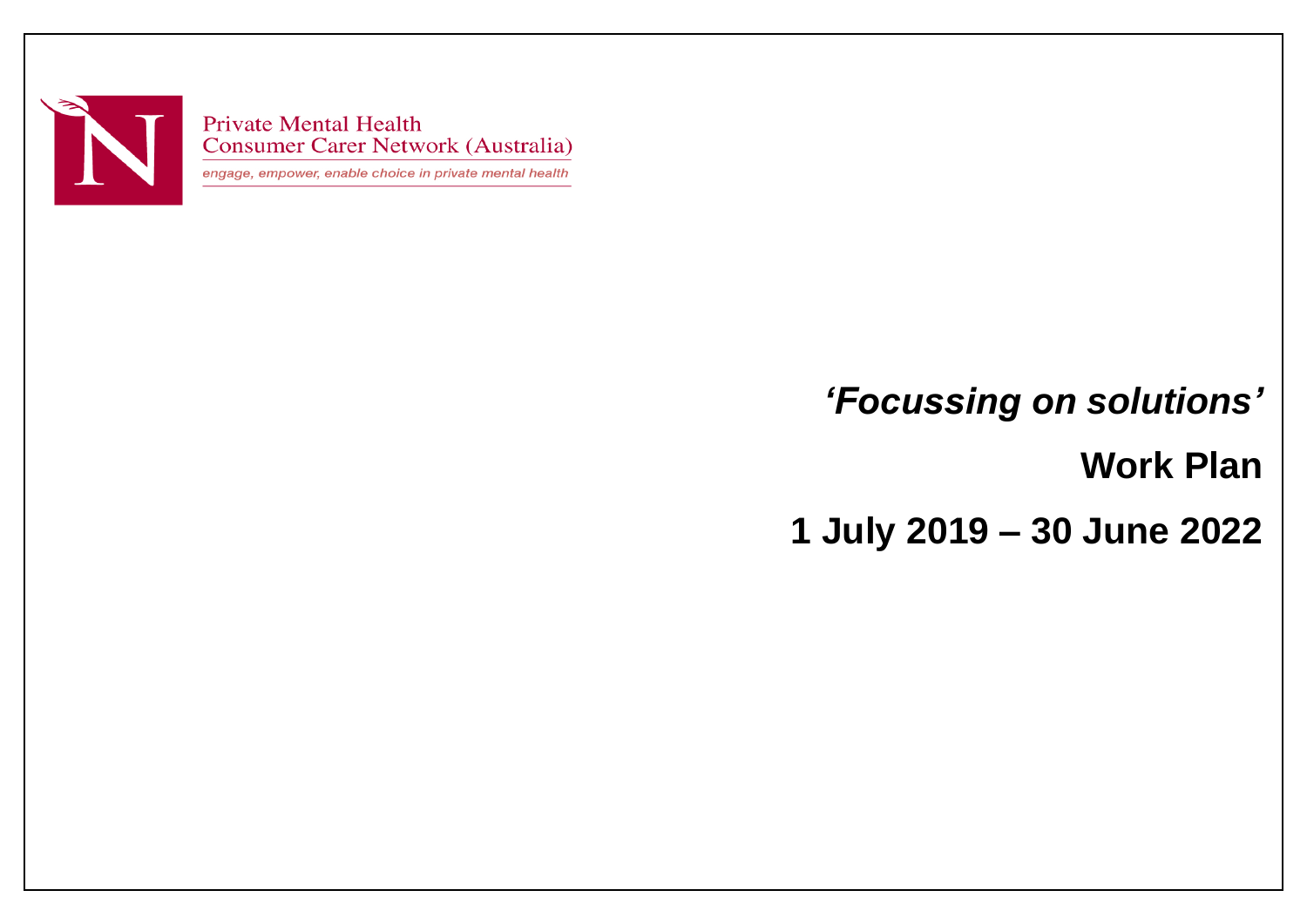## **Introduction**

The *Private Mental Health Consumer Carer Network (Australia) Limited* [Network) incorporated as a public company limited by guarantee on 23<sup>rd</sup> June, 2016.

The Network has come a long way since our inception in 2002. Over the course of its history the Network has made significant impact on the mental health sector both in terms of private sector settings and the mental health system more broadly. The Network was recognised as the 2015 TheMHS Conference consumer-led category award winner for '*significant and sustained consumer and carer advocacy'.* This is represented now by wide recognition that the Network has significant presence as the Australian peak private mental health sector consumer and carer advocacy organisation and as the recognised representative voice of consumers and carers including those using clinicians and allied health professionals in office based practice and those accessing private psychiatric hospitals.

The Network's workload has progressively increased, particularly in the last few years with a great deal of activity nationally within mental health. This has come from within the private mental health sector and from external requests and invitations to the Network to present the mental health consumer and carer perspectives.

The Network has provided representation to appear by invitation before **ten Parliamentary Inquiries, one Royal Commission Round Table**, have made **fifty two formal Submissions,** have been invited to actively contribute and participate in **national Forums** and have/have had representatives on **24 key policy and decision making entities**, and **1 Board position. Project development and management** has also been an important activity undertaken by the Network and **eight national projects have been funded and managed**.

The Network is undertaking an exciting first by establishing our **Research Program** through collaboration with Flinders University, RMIT and Newcastle University, and our **Training Arm** supporting **capacity building for individuals** by providing training based on our resources to consumers, carers and clinicians aimed at providing compliance with the NSQHCS  $2<sup>nd</sup>$  Edition Standard 2 – Partnering with Consumers. We are also providing training opportunities to mental health consumers and/or carers to undertake the Certificate IV in Peer Work to improve their capacity to contribute to policy discussion and development and we will target those on Disability Support Pension and those who are in receipt of other financially supports. We will also increase training and capacity building by supporting the attendance of lived experience representatives at the annual International Initiative of Mental Health Leaders Conference;

The Network has always been proactive in all undertakings and has worked vigorously in attaining the objectives and goals of our first Strategic Plan 2004–2006 and subsequent Work Plans – 2007–08, 2009–10, 2011–13, 2013–15, 2016 – 2017, 2017-2019 and now 2019-2022.

## **Structure of the Network**

The Network's founder Ms Janne McMahon OAM, who is a consumer is both the Chair and Executive Officer.

Each Australian state and the ACT has its own Coordinator for the state and ACT and we have a Multi–Cultural Advisor, all who have a lived experience as a consumer or a carer. The Network has appointed one Independent Director who brings a wealth of knowledge and contacts within the legal, accounting and community managed organisation sector. The role of the Network's Coordinators is to coordinate Network activity within their jurisdiction and to represent the views of the consumers and carers at the national level. Those Coordinators, the multicultural officer, independent director plus the Chief Executive Officer constitute the 10-person Network's Board. The Board meets face–to–face over two days twice a year, usually in February and August. All other necessary meetings of the Board are conducted via teleconference, or by email.

The Network's activities including Reports of all meetings and our Work Plan, appear on our website: [www.pmhccn.com.au](http://www.pmhccn.com.au/)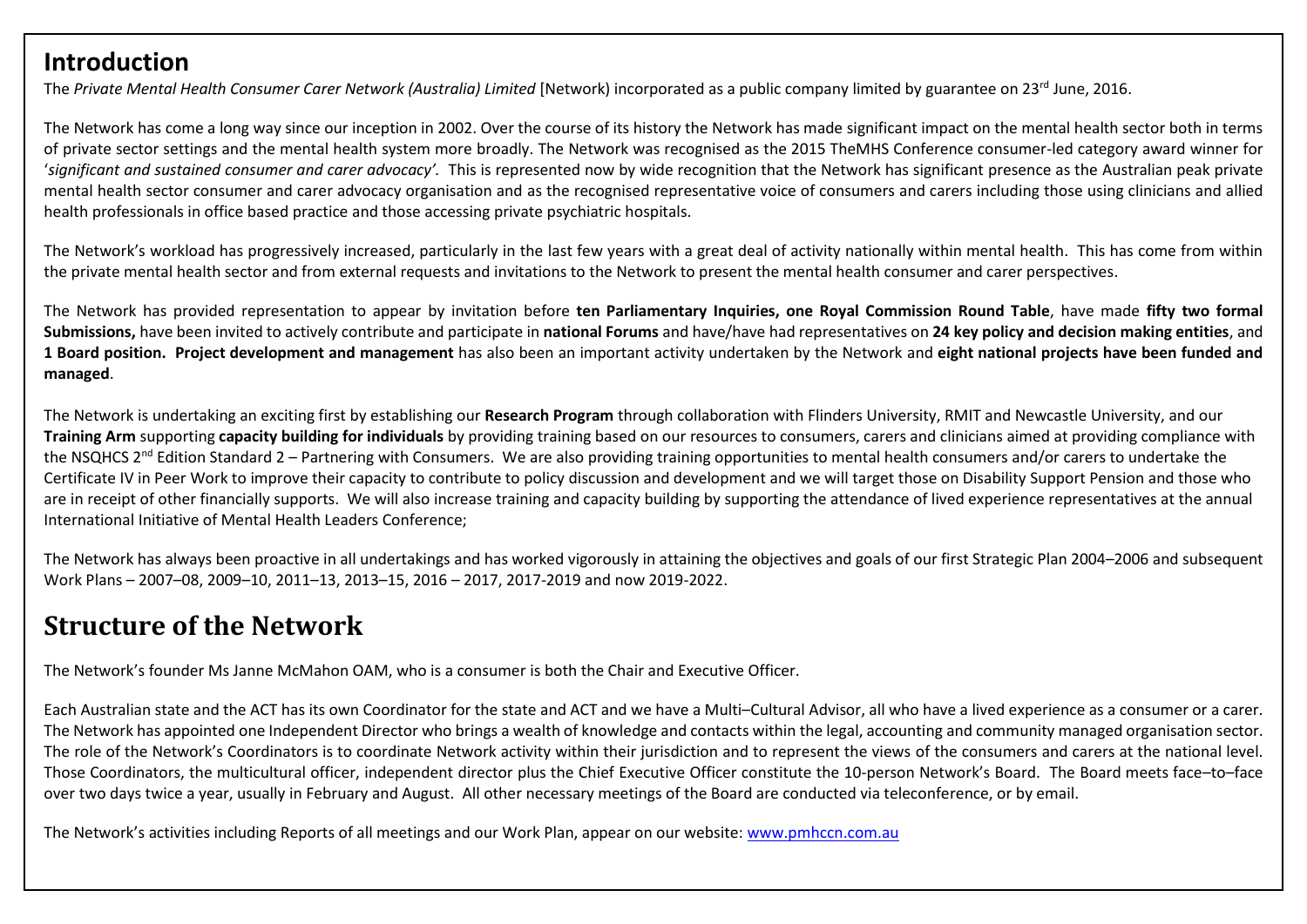| <b>NETWORK</b><br><b>STRATEGIC</b><br><b>OBJECTIVES</b><br>2019-2022                | <b>NETWORK</b><br><b>PRIORITIES</b><br>2019-2022                                                        | <b>NETWORK WORK PLAN</b>                                                                         | <b>RESPONSIBILITY</b>    | <b>ACTIVITY</b>                                                                                                                                           |
|-------------------------------------------------------------------------------------|---------------------------------------------------------------------------------------------------------|--------------------------------------------------------------------------------------------------|--------------------------|-----------------------------------------------------------------------------------------------------------------------------------------------------------|
|                                                                                     |                                                                                                         | Engage with relevant professional organisations including, but<br>not limited to, the following. |                          |                                                                                                                                                           |
|                                                                                     |                                                                                                         | Australian Government Department of Health<br>п.                                                 | Network Executive        | Seek a meeting wherever possible with relevant senior Departmental officials responsible for mental health whilst in<br>Canberra                          |
|                                                                                     |                                                                                                         | Australian Private Hospitals Association (APHA)<br>л.                                            | Chair/CEO                | Attend quarterly APHA Psychiatry Committee meetings<br>Attend all meetings of the APHA's Private Psychiatric Hospital Data Reporting and Analysis Service |
|                                                                                     |                                                                                                         |                                                                                                  | Board                    | Network Coordinators and, where possible the Chair/CEO, to meet informally with Private Hospitals Executives                                              |
|                                                                                     |                                                                                                         | Private Healthcare Australia (PHA)                                                               | <b>Network Executive</b> | Seek contact with and to liaise with PHA.                                                                                                                 |
|                                                                                     | <b>Priority 1</b><br><b>Maintain and</b><br>develop<br>organisational<br>partnerships and<br>engagement | Royal Australian and New Zealand College of Psychiatrists<br>(RANZCP)                            | Chair/CEO                | Seek annual meeting with President and/or CEO whilst in Melbourne                                                                                         |
|                                                                                     |                                                                                                         |                                                                                                  |                          | Provide Annual Award for the next 3 years, targeting trainees                                                                                             |
|                                                                                     |                                                                                                         |                                                                                                  |                          | Explore opportunities for Network involvement in the development of consumer and carer resources or other relevant<br>areas                               |
| <b>Objective 1</b><br><b>Continue and</b>                                           |                                                                                                         | Australian Psychological Society (APS)<br>$\mathbf{r}_\mathrm{c}$                                | Chair/CEO                | Seek annual meeting with Chief Executive Officer or other senior staff whilst in Melbourne                                                                |
| excel as the peak<br>consumer and<br>carer organisation<br>for systemic<br>advocacy |                                                                                                         |                                                                                                  |                          | Explore opportunities for Network involvement in the development of consumer and carer resources or other relevant<br>areas                               |
|                                                                                     |                                                                                                         | Australian College of Mental Health Nurses (ACMHN)<br>л.                                         | <b>Network Executive</b> | Seek Annual meetings with CEO                                                                                                                             |
|                                                                                     |                                                                                                         |                                                                                                  |                          | Explore opportunities for Network involvement in projects and the development of consumer and carer resources or other<br>relevant areas                  |
|                                                                                     |                                                                                                         | Royal Australian College of General practitioners (RACGP)<br>$\blacksquare$                      | Chair/CEO                | Seek meeting in South Australia if possible                                                                                                               |
|                                                                                     |                                                                                                         | Mental Health Australia (MHA)                                                                    | Chair/CEO                | Seek Annual meeting with CEO                                                                                                                              |
|                                                                                     |                                                                                                         | National Mental Health Consumer & Carer Forum                                                    | Chair/representative     | Maintain Forum Membership                                                                                                                                 |
|                                                                                     |                                                                                                         | National Mental Health Commission<br>$\blacksquare$                                              | Chair/CEO                | Seek annual meeting with the Commissions' Executive Officer and Consumer and Carer Commissioners (via telephone if<br>necessary)                          |
|                                                                                     |                                                                                                         | New Mental Health Consumer Peak<br>$\blacksquare$                                                | Chair/CEO                | Seek Membership when established                                                                                                                          |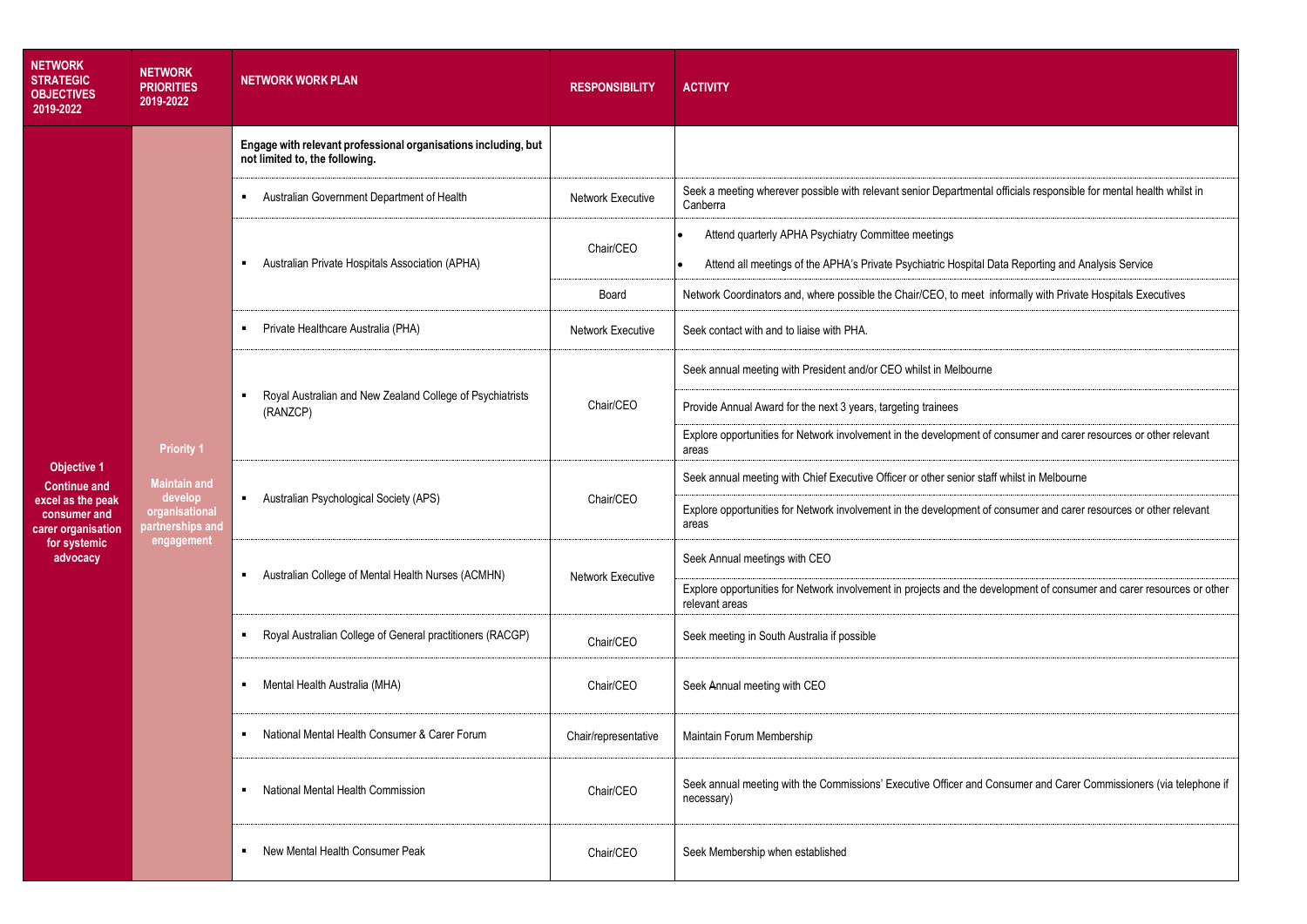| <b>NETWORK</b><br><b>STRATEGIC</b><br><b>OBJECTIVES</b><br>2019-2022                                                                | <b>NETWORK</b><br><b>PRIORITIES</b><br>2019-2022                                                                       | <b>NETWORK WORK PLAN</b><br><b>MARCH 2017-JUNE 2019</b>                                                           | <b>RESPONSIBILITY</b>                    | <b>ACTIVITY AND STATUS</b>                                                                                                                                    |
|-------------------------------------------------------------------------------------------------------------------------------------|------------------------------------------------------------------------------------------------------------------------|-------------------------------------------------------------------------------------------------------------------|------------------------------------------|---------------------------------------------------------------------------------------------------------------------------------------------------------------|
| <b>Objective 1</b><br><b>Excel as the peak</b><br>consumer and<br>carer organisation<br>for private mental<br>health<br>(continued) | <b>Priority 1</b><br><b>Maintain and</b><br>develop<br>organisational<br>partnerships and<br>engagement<br>(continued) | Mental Health Carers Australia                                                                                    | Chair/CEO                                | Seek Annual meeting with the Executive Officer if possible                                                                                                    |
|                                                                                                                                     |                                                                                                                        |                                                                                                                   | Chair/CEO                                | Seek discussions around potential for joint activities                                                                                                        |
|                                                                                                                                     |                                                                                                                        | Beyondblue<br>$\bullet$                                                                                           | Chair/CEO                                | Seek annual meeting with CEO                                                                                                                                  |
|                                                                                                                                     |                                                                                                                        | Carers Australia                                                                                                  | <b>ACT Board member</b>                  | Seek annual meeting with CEO                                                                                                                                  |
|                                                                                                                                     |                                                                                                                        | <b>SANE Australia</b><br>$\bullet$                                                                                | Chair/CEO and/or Vic<br>Board member     | If possible, seek annual meeting with CEO                                                                                                                     |
|                                                                                                                                     |                                                                                                                        | <b>NSW Mental Health Commission</b><br>$\bullet$                                                                  | Chair/CEO and/or<br>NSW Board member     | If possible, seek annual meeting with Commissioner                                                                                                            |
|                                                                                                                                     |                                                                                                                        | WA Mental Health Commission<br>$\bullet$                                                                          | Deputy Chair/Deputy<br>CEO               | If possible, seek annual meeting with Commissioner                                                                                                            |
|                                                                                                                                     |                                                                                                                        | SA Mental Health Commission                                                                                       | Chair/CEO                                | If possible, seek annual meeting with Commissioner                                                                                                            |
|                                                                                                                                     |                                                                                                                        | <b>QLD Mental Health Commission</b>                                                                               | Chair/CEO and QLD<br><b>Board Member</b> | If possible, seek annual meeting with Commissioner                                                                                                            |
|                                                                                                                                     | <b>Priority 2</b><br><b>Promote and</b><br>expand the<br><b>Network</b>                                                | Conference and other opportunities                                                                                | Chair/CEO and<br>Board                   | Identify and investigate opportunities for Network attending/presenting at relevant conferences including one<br>$\bullet$<br>international                   |
|                                                                                                                                     |                                                                                                                        |                                                                                                                   |                                          | Identify opportunities of attending learning forums focussed on knowledge translation, to further enhance Network<br>contributions as research collaborators. |
|                                                                                                                                     |                                                                                                                        | <b>THeMHS Annual Conference</b>                                                                                   | Chair/CEO and<br>Board                   | Maintain Network Exhibition Stand at THeMHS Conference                                                                                                        |
|                                                                                                                                     |                                                                                                                        | Explore further opportunities (commercial or otherwise) to<br>promote the Network at the national and state level | Chair/CEO and<br>Board                   | Continue recruitment of Friends of the Network                                                                                                                |
|                                                                                                                                     |                                                                                                                        | <b>Network Patrons</b><br>$\bullet$                                                                               | Chair/CEO                                | Maintain relationship with Network Patrons - Prof Alan Fels AO, and Mr John McGrath AM                                                                        |
|                                                                                                                                     |                                                                                                                        | Network Friends Membership Database                                                                               | Admin Officer                            | Maintain and regularly update the Network Friends database                                                                                                    |
|                                                                                                                                     |                                                                                                                        | Network Website (www.pmhccn.com.au)                                                                               | Admin Officer                            | Maintain, regularly update and promote the Network website and its online registration                                                                        |
|                                                                                                                                     |                                                                                                                        | Network electronic eNews Alert Bulletin                                                                           | Admin Officer<br>Chair/CEO               | Develop and circulate every month                                                                                                                             |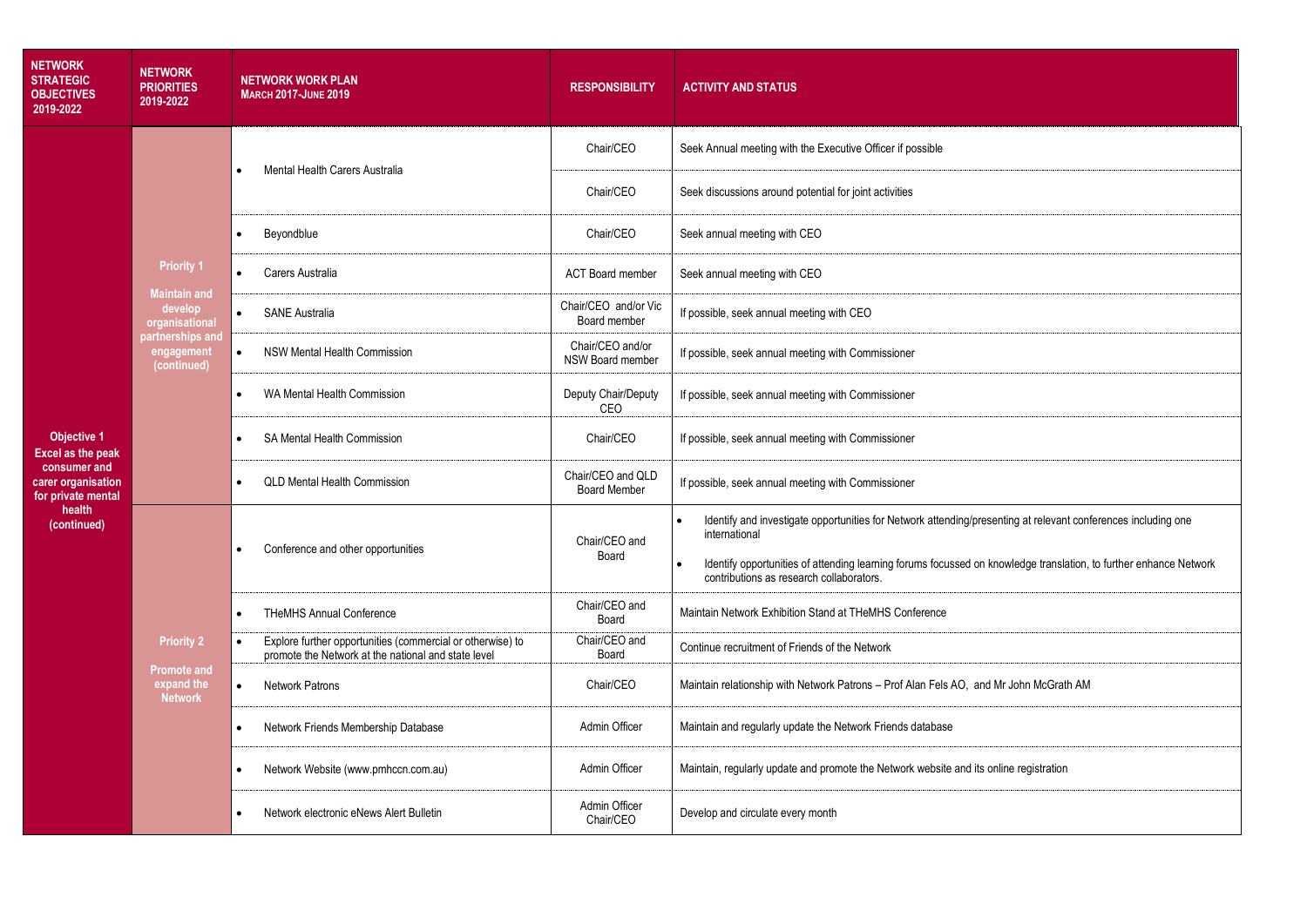| <b>NETWORK</b><br><b>STRATEGIC</b><br><b>OBJECTIVES</b><br>2019-2022 | <b>NETWORK</b><br><b>PRIORITIES</b><br>2019-2022                                                                               | <b>NETWORK WORK PLAN</b><br><b>MARCH 2017-JUNE 2019</b>                                                                        | <b>RESPONSIBILITY</b>                | <b>ACTIVITY AND STATUS</b>                                                                                                                                                                                                                                                                                                                                                                                              |
|----------------------------------------------------------------------|--------------------------------------------------------------------------------------------------------------------------------|--------------------------------------------------------------------------------------------------------------------------------|--------------------------------------|-------------------------------------------------------------------------------------------------------------------------------------------------------------------------------------------------------------------------------------------------------------------------------------------------------------------------------------------------------------------------------------------------------------------------|
|                                                                      | <b>Priority 2</b><br><b>Promote and</b><br>expand the<br><b>Network</b><br>(continued)                                         | Contribute to the development of national mental health policy                                                                 | Board                                | Provide submissions wherever possible                                                                                                                                                                                                                                                                                                                                                                                   |
|                                                                      |                                                                                                                                | Marketing<br>$\bullet$                                                                                                         | Chair/CEO<br>Board members           | Seek marketing opportunities wherever possible<br>Maintain supply of Promotional Pens                                                                                                                                                                                                                                                                                                                                   |
| <b>Objective 2</b>                                                   | <b>Priority 3</b><br><b>Represent the</b><br>diversity of<br>private mental<br>health<br>consumers and<br>carers               | Understand the needs of culturally diverse private sector consumers<br>$\bullet$<br>and carers                                 | <b>Multicultural Board</b><br>member | Engage with relevant multicultural organisations and wherever possible provide views<br>$\bullet$<br>Provide emphasis on multicultural issues through one dedicated eNews Alert through the year.<br>$\bullet$                                                                                                                                                                                                          |
| <b>Continue</b><br>advocacy to<br>improve the lives                  | <b>Priority 4</b><br>Participate in<br>developing,<br>implementing<br>and reforming<br>mental health<br>policy and<br>practice | Develop and promote Network positions on identified issues                                                                     | Chair/CEO<br>Board members           | Update website as positions/discussion papers/external policies are developed                                                                                                                                                                                                                                                                                                                                           |
| of mental health<br>consumers and<br>carers                          |                                                                                                                                | Advocate for improved services for people with a mental illness<br>and/or carers where gaps are identified in service delivery | Network Executive                    | Monitor mental health delivery across private sector<br>Support the annual National BPD Awareness Week for first week in October each year<br>Support the convening of an annual National BPD Awareness Conference<br>Seek funding for the further development of resources relevant to the Practical Guide for working with Carers of<br>People with a mentall illness.<br>Gather information from appropriate sources |
|                                                                      |                                                                                                                                | Continue to raise awareness of trauma informed care and practice                                                               | Network Executive                    | Support the development of a National Strategy for Trauma Informed Care and Practice<br>Develop Network Policy on Trauma Informed Care and Practice                                                                                                                                                                                                                                                                     |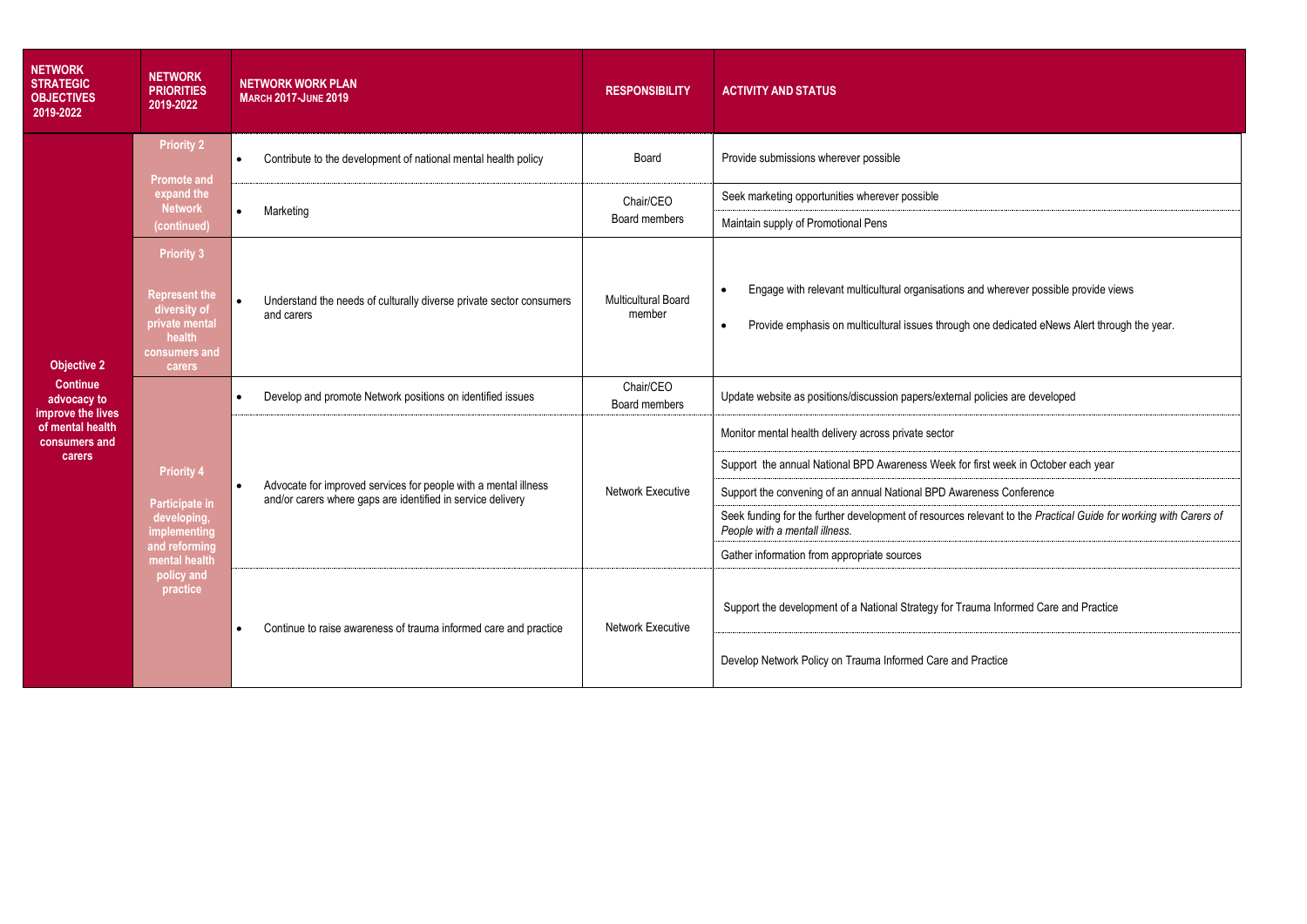| <b>NETWORK</b><br><b>STRATEGIC</b><br><b>OBJECTIVES</b><br>2019-2022                                                    | <b>NETWORK</b><br><b>PRIORITIES</b><br>2019-2022                                                                                      | <b>NETWORK WORK PLAN</b><br><b>MARCH 2017-JUNE 2019</b>                                                                                            | <b>RESPONSIBILITY</b>                      | <b>ACTIVITY AND STATUS</b>                                                                                                                                                                  |
|-------------------------------------------------------------------------------------------------------------------------|---------------------------------------------------------------------------------------------------------------------------------------|----------------------------------------------------------------------------------------------------------------------------------------------------|--------------------------------------------|---------------------------------------------------------------------------------------------------------------------------------------------------------------------------------------------|
| <b>Objective 3</b><br><b>Continue to</b><br>advocate to<br>address needs of<br>mental health<br>consumers and<br>carers | <b>Priority 5</b><br><b>Participate in</b><br>developing,<br>implementing<br>and reforming<br>mental health<br>policy and<br>practice | Provide targeted input into national mental health reform from the<br>consumer and carer perspectives                                              | Chair/CEO and Deputy<br>Chair/CEO<br>Board | Support the NMHC's Project Steering Group for the Consumer and Carer Framework<br>$\bullet$<br>Seek opportunities for representation to Government and NMHC committees, working groups etc. |
|                                                                                                                         |                                                                                                                                       | Actively seek participation on relevant Committees, Working Groups,<br>$\bullet$<br>Inquiries etc. that benefits mental health consumers and cares | Board//Fxecutive                           | Continue representation on the Mental Health Expert Reference Group's 5 <sup>th</sup> National Mental Health Plan                                                                           |
|                                                                                                                         |                                                                                                                                       | Actively seek appropriate partnerships with other relevant<br>organisations for projects relevant to mental health consumers and<br>carers         | Board/Executive                            | Continue close association with Mind Australia, Helping Minds, Mental Health Carers Australia, Carers<br>Australia                                                                          |
|                                                                                                                         |                                                                                                                                       | Support the uptake of Peer Support Workers                                                                                                         | Chair/CEO                                  | Support the update of the peer workforce                                                                                                                                                    |
|                                                                                                                         |                                                                                                                                       |                                                                                                                                                    | Deputy Chair/QLD<br>Board member           | Support the establishment of a member based national organisation for the peer workforce                                                                                                    |
|                                                                                                                         |                                                                                                                                       | On-line training for consumer carer advocates, representatives and<br>peer workers                                                                 | Chair/CEO                                  | Develop a Marketing and Communication Strategy for the 5 online resources developed by the Network                                                                                          |
|                                                                                                                         |                                                                                                                                       | Survey of Network Members                                                                                                                          | Chair/CEO                                  | Identify any issues and gaps                                                                                                                                                                |
| Objective 4<br>Facilitate, expand<br>and ensure<br>sustainability of the<br><b>Network</b>                              | <b>Priority 6</b><br>Strengthen,<br>support and<br>maintain the<br><b>Network</b>                                                     | Engage with the wider membership of the Network wherever possible<br>$\bullet$                                                                     | Chair/CEO and Board                        |                                                                                                                                                                                             |
|                                                                                                                         |                                                                                                                                       | Develop and review Network operational documents                                                                                                   | Board                                      |                                                                                                                                                                                             |
|                                                                                                                         |                                                                                                                                       | Ensure ongoing viable State Forum activities                                                                                                       | Chair/CEO<br>Board members                 | Seek to appoint a Deputy for each State Forums with a view to expanding activities.                                                                                                         |
|                                                                                                                         |                                                                                                                                       | Reimburse State Network Members for expenses as appropriate,<br>subject to funding                                                                 | Chair/CEO and Board<br>members             | Recruit additional assistance and support through participants at the State Forum for Network activities                                                                                    |
|                                                                                                                         |                                                                                                                                       | Project management                                                                                                                                 | Chair/CEO<br>Executive                     | Seek opportunities to identify and fund potential projects.                                                                                                                                 |
| <b>Objective 5</b><br><b>Organisational</b><br>partnerships and<br>engagement                                           | <b>Priority 7</b><br><b>Enhance</b><br>greater<br>partnerships<br>with clinical<br>colleges and<br>other relevant<br>organisations    |                                                                                                                                                    | Chair/CEO<br>Executive                     | Partner with organisations with joint media releases as appropriate.                                                                                                                        |
|                                                                                                                         |                                                                                                                                       | Work in a partnership approach with RANZCP, APS, ACMHN<br>$\bullet$                                                                                | Chair/CEO<br>Executive<br>Board            | Continue association with the CMO sector and seek new partnerships                                                                                                                          |